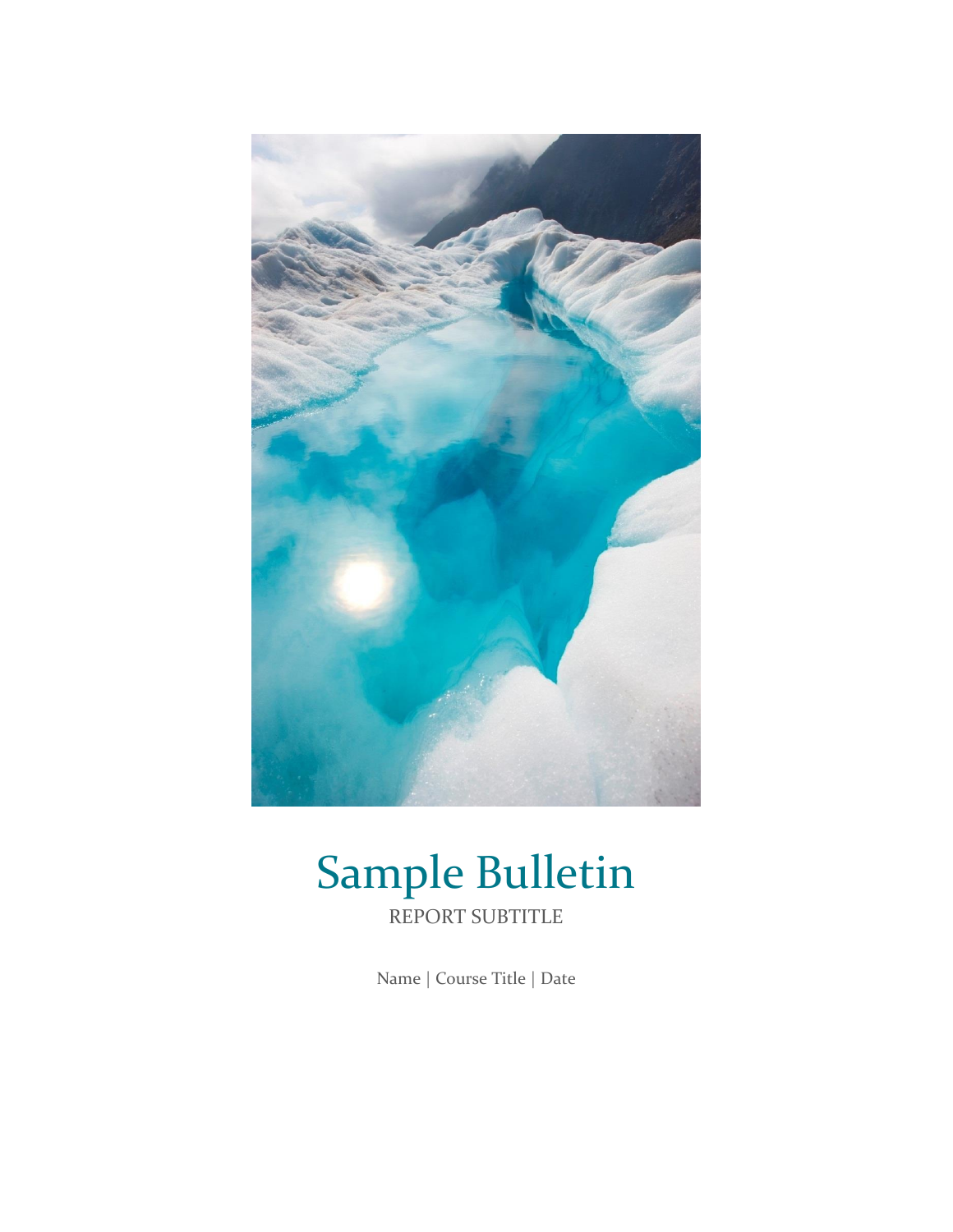## Heading 1

To replace the placeholder text on this page, you can just select it all and then start typing. But don't do that just yet!

First check out a few tips to help you quickly format your report. You might be amazed at how easy it is.

- − Need a heading? On the Home tab, in the Styles gallery, just click the heading style you want.
- − Notice other styles in that gallery as well, such as for a quote, a numbered list, or a bulleted list like this one.
- − For best results when selecting text to copy or edit, don't include space to the left or right of the characters in your selection.

### HEADING 2

You might like the photo on the cover page as much as we do, but if it's not ideal for your report, it's easy to replace it with your own.

Just delete the placeholder picture. Then, on the Insert tab, click Picture to select one from your files.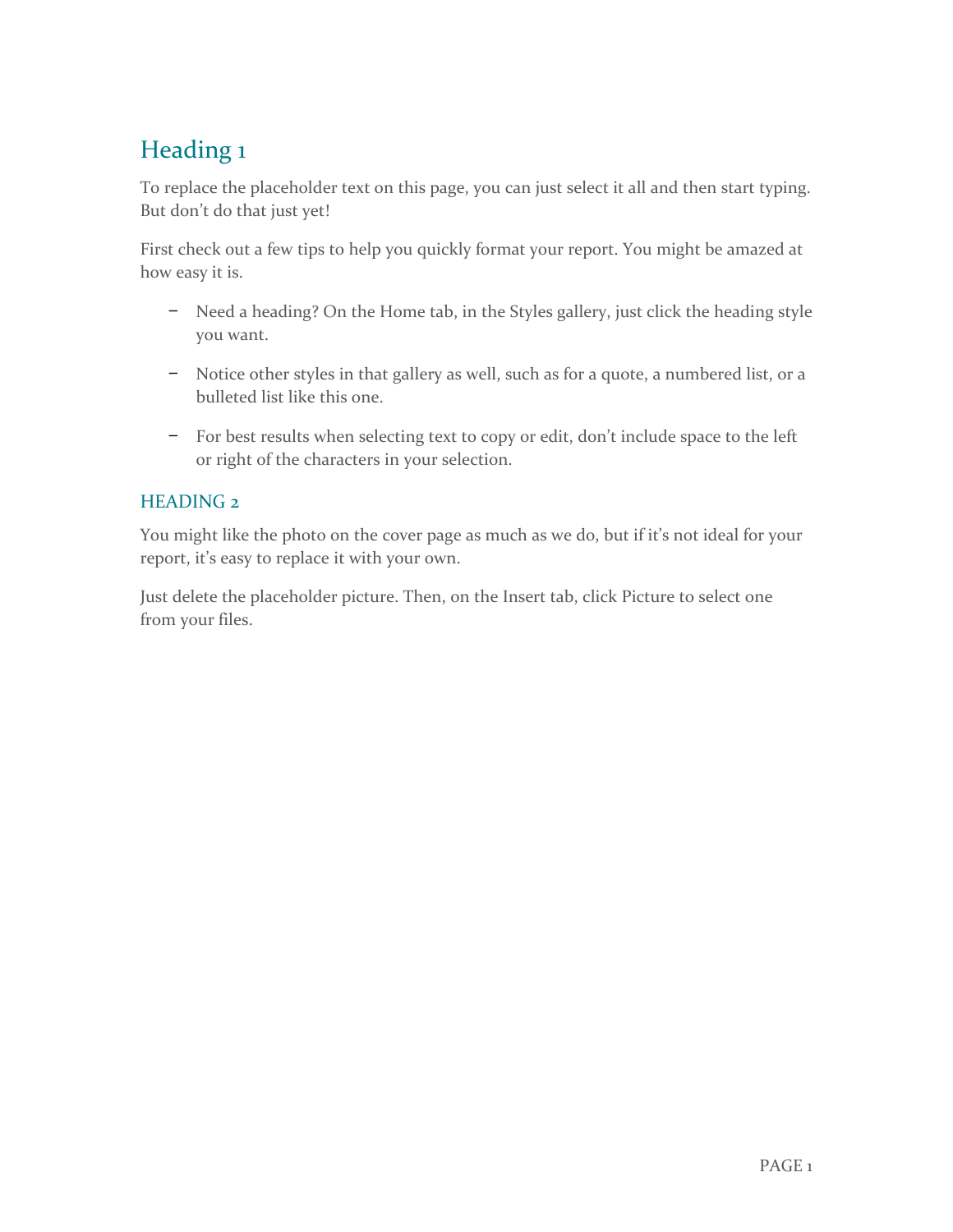## Heading 1

To replace the placeholder text on this page, you can just select it all and then start typing. But don't do that just yet!

First check out a few tips to help you quickly format your report. You might be amazed at how easy it is.

- − Need a heading? On the Home tab, in the Styles gallery, just click the heading style you want.
- − Notice other styles in that gallery as well, such as for a quote, a numbered list, or a bulleted list like this one.
- − For best results when selecting text to copy or edit, don't include space to the left or right of the characters in your selection.

### HEADING 2

You might like the photo on the cover page as much as we do, but if it's not ideal for your report, it's easy to replace it with your own.

Just delete the placeholder picture. Then, on the Insert tab, click Picture to select one from your files.